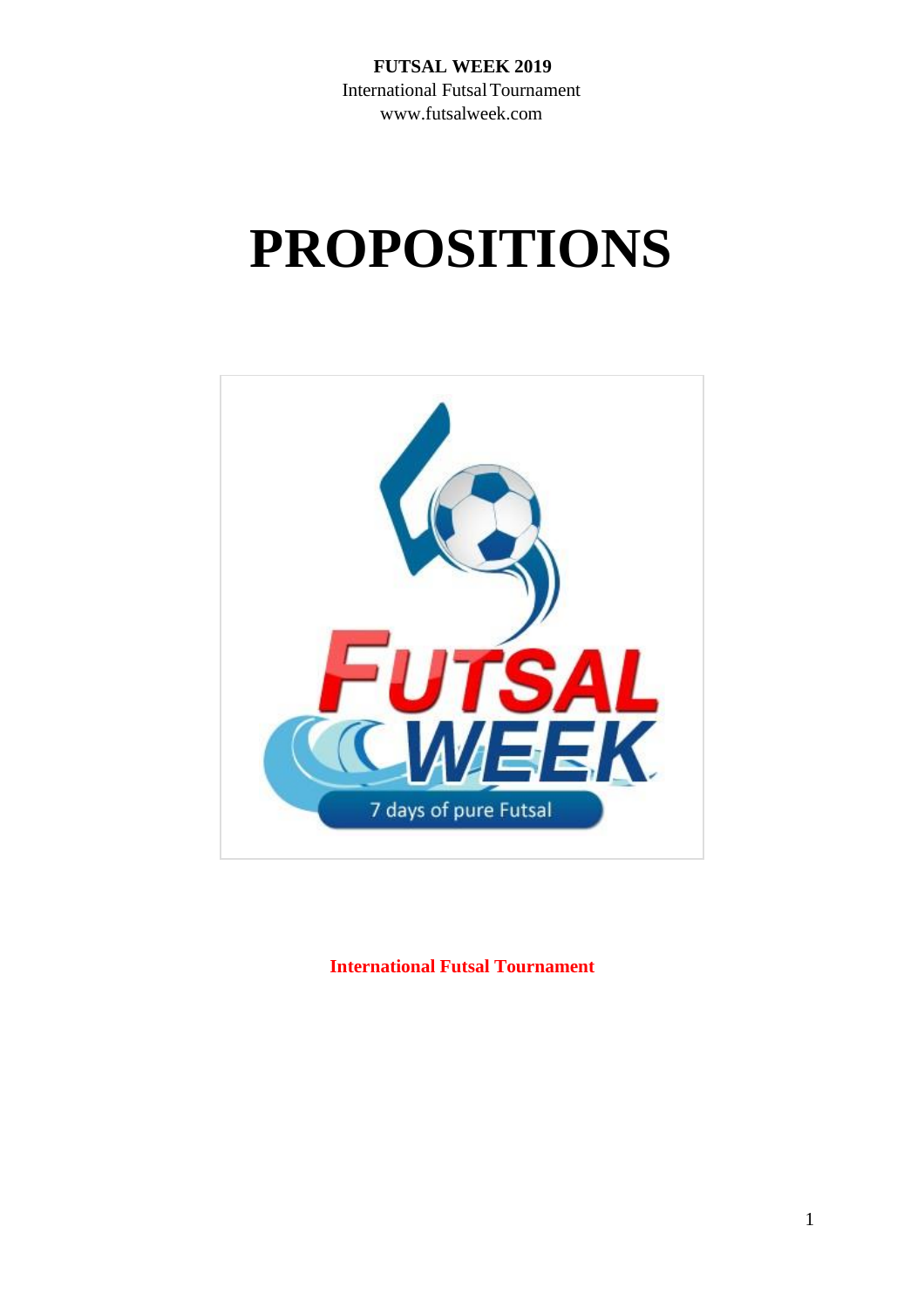### **FUTSAL WEEK 2019**

#### International FutsalTournament www.futsalweek.com

## **1. Tournament organizer**

MNK FUTSAL ZADAR, Put Gazića 14 b., Zadar, Croatia and its director Mr. MARKO ŠIMURINA.

## **2. Regulations**

All matches are played in conformity with the current FIFA Futsal Laws of the Game and all teams will have to respect the principles of fair play defined in the UEFA Statutes.

## **3. Local Organizing Committee**

The host team will set up a Local Organizing Committee (LOC) which will be responsible for all tournament needs. The following people have been appointed for this role:

| <b>Name</b> | <b>Surname</b>  | <b>Function</b> |
|-------------|-----------------|-----------------|
| MARKO       | <b>SIMURINA</b> | President       |
| AIĆO        | <b>MARTIC</b>   | Vice President  |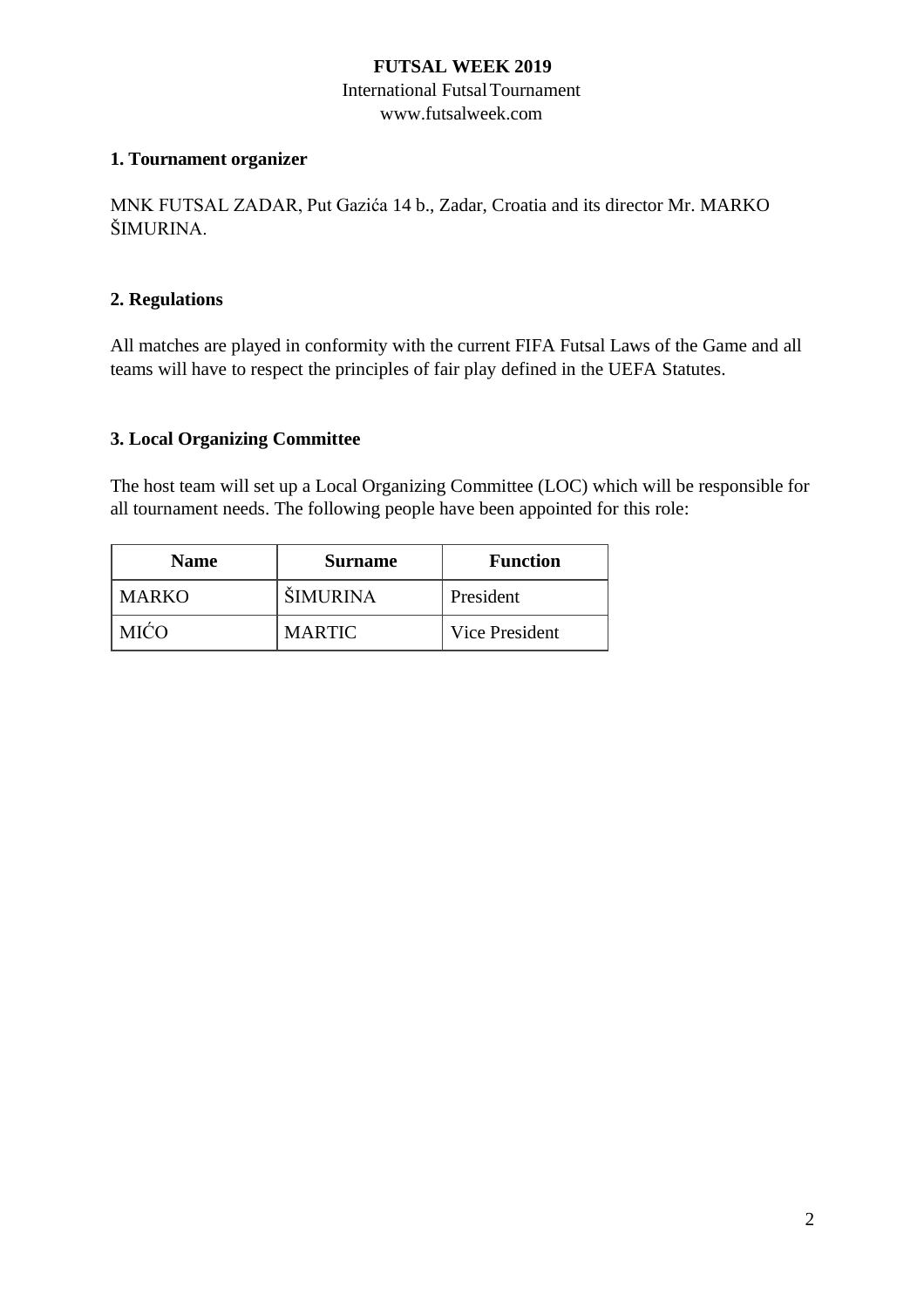## **FUTSAL WEEK 2019**

#### International FutsalTournament

www.futsalweek.com

| $ -$<br>. n |  | -<br>ber |
|-------------|--|----------|
|-------------|--|----------|

#### **4. Match Delegate**

Any match will have a delegate which represents the LOC and will be responsible for all match organization.

All match delegates will make a Match Report. Match Report after the match will be signed by both club representatives and later delivered to the LOC.

#### **5. Referees**

For every game there will be FIFA futsal referees from Montenegro, Norway, Belgium, Saudi Arabia and Turkmenistan.

#### **6. Playing category**

Senior Men Teams.

#### **7. Tournament schedule**

A draw has been conducted by the LOC ( Local Organizing Committee).

Each team plays each of the others teams using a league system (3 points win, 1 point draw, 0 point defeat).

If, on completion of the Tournament, two or more teams are equal on points, their positions within the Standing will be established according to the following criteria in the order given:

- a) number of points obtained in the matches between the teams in question;
- b) goal difference resulting from the matches between the teams in question;
- c) number of goals scored in all matches;
- d) fair-play standing
- e) draw

#### **8. Kit Regulations**

In addition to the first-choice kit, each team must have a second-choice kit (shirt, socks and shorts) which must be noticeably different in contrast and colors from the first choice-kit. This second-choice kit must be taken to every match.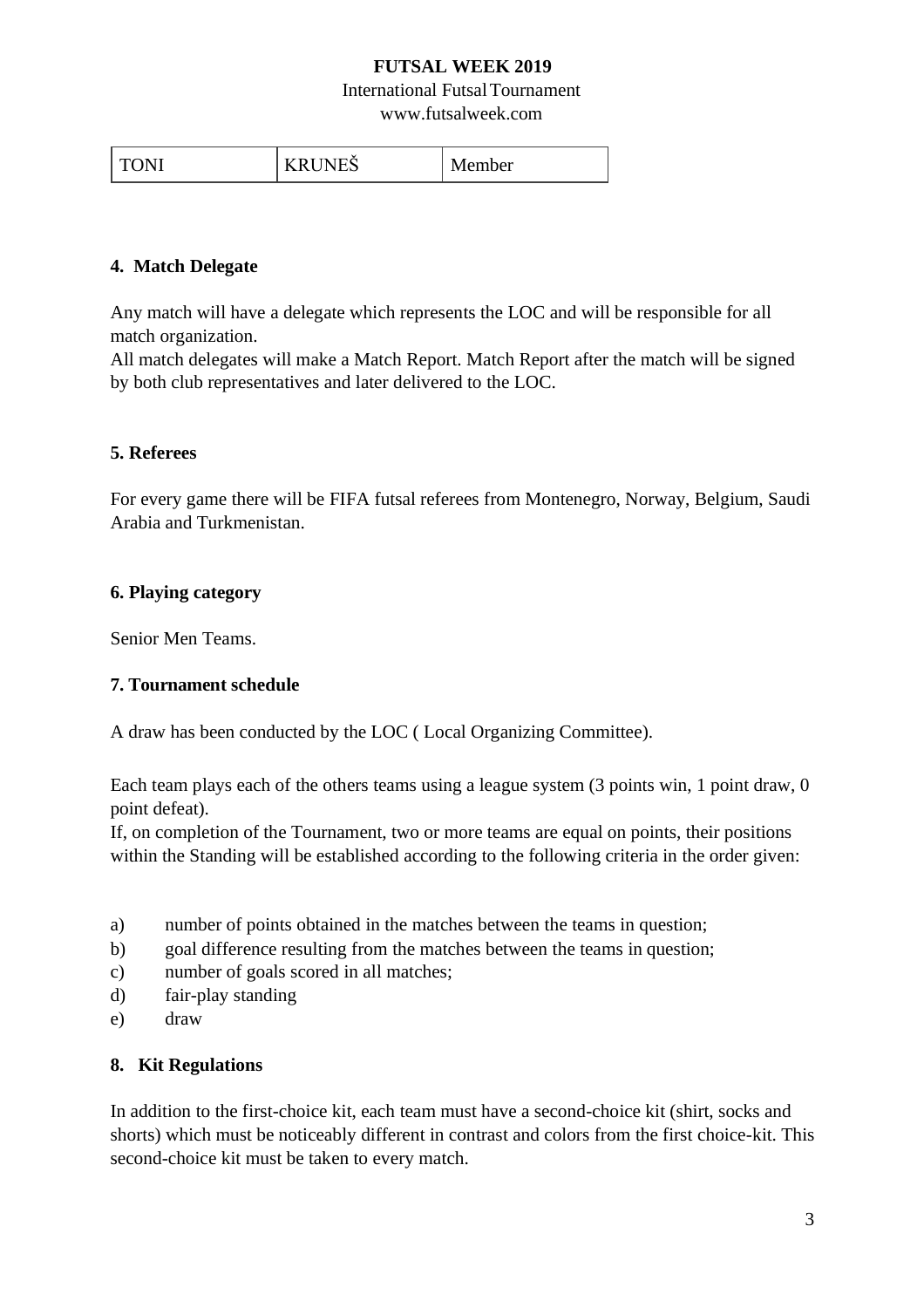### **FUTSAL WEEK 2019**

#### International FutsalTournament www.futsalweek.com

Any player should play all matches of the tournament with the same shirt number, no matter which color shirts the team use.

Flying goalkeeper must have the shirt of the same color as a goalkeeper and with his own number.

# **9. Disciplinary Regulations**

The provisions of the FIFA Regulations apply for all disciplinary offense committed by teams, officials, members or other individuals exercising a function at a match on behalf of the team, unless the present regulations stipulate otherwise. LOC will care about this issues.

Participating players agree to comply with the FIFA Futsal Laws of the Game, UEFAStatutes, UEFA Disciplinary Regulations as well as the present regulations.

As a rule, a player that is sent off the pitch is suspended for the next match. Player is automatically suspended for the next match after three (3) cautions in three different matches.

# **10. Declaration of protest**

Protest must reach the LOC in writing, stating the reasons, within 6 hours of the end of the relevant match.